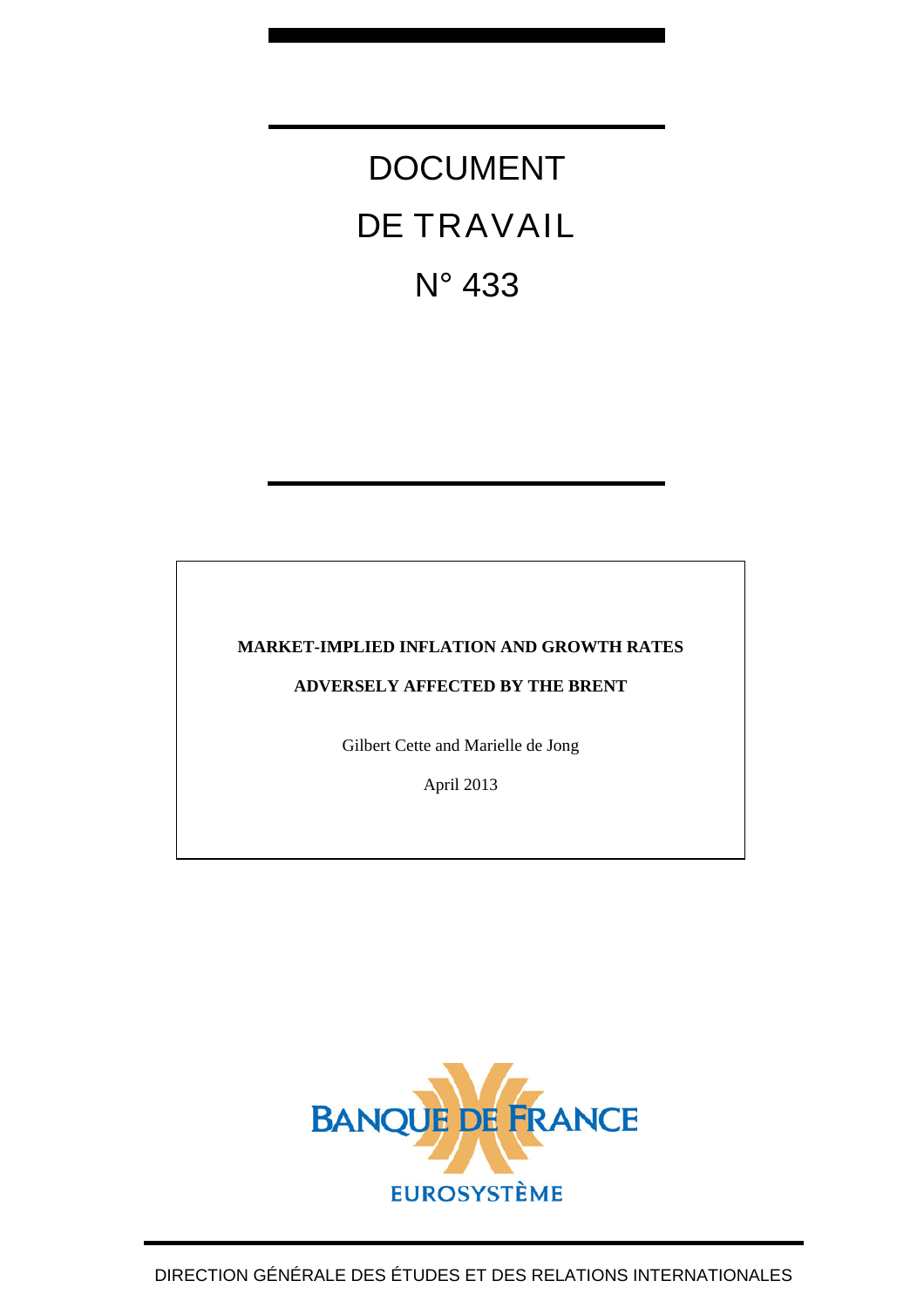# DIRECTION GÉNÉRALE DES ÉTUDES ET DES RELATIONS INTERNATIONALES

#### **MARKET-IMPLIED INFLATION AND GROWTH RATES**

# **ADVERSELY AFFECTED BY THE BRENT**

Gilbert Cette and Marielle de Jong

April 2013

Les Documents de travail reflètent les idées personnelles de leurs auteurs et n'expriment pas nécessairement la position de la Banque de France. Ce document est disponible sur le site internet de la Banque de France « [www.banque-france.fr](http://www.banque-france.fr/) ».

Working Papers reflect the opinions of the authors and do not necessarily express the views of the Banque de France. This document is available on the Banque de France Website "[www.banque-france.fr](http://www.banque-france.fr/)".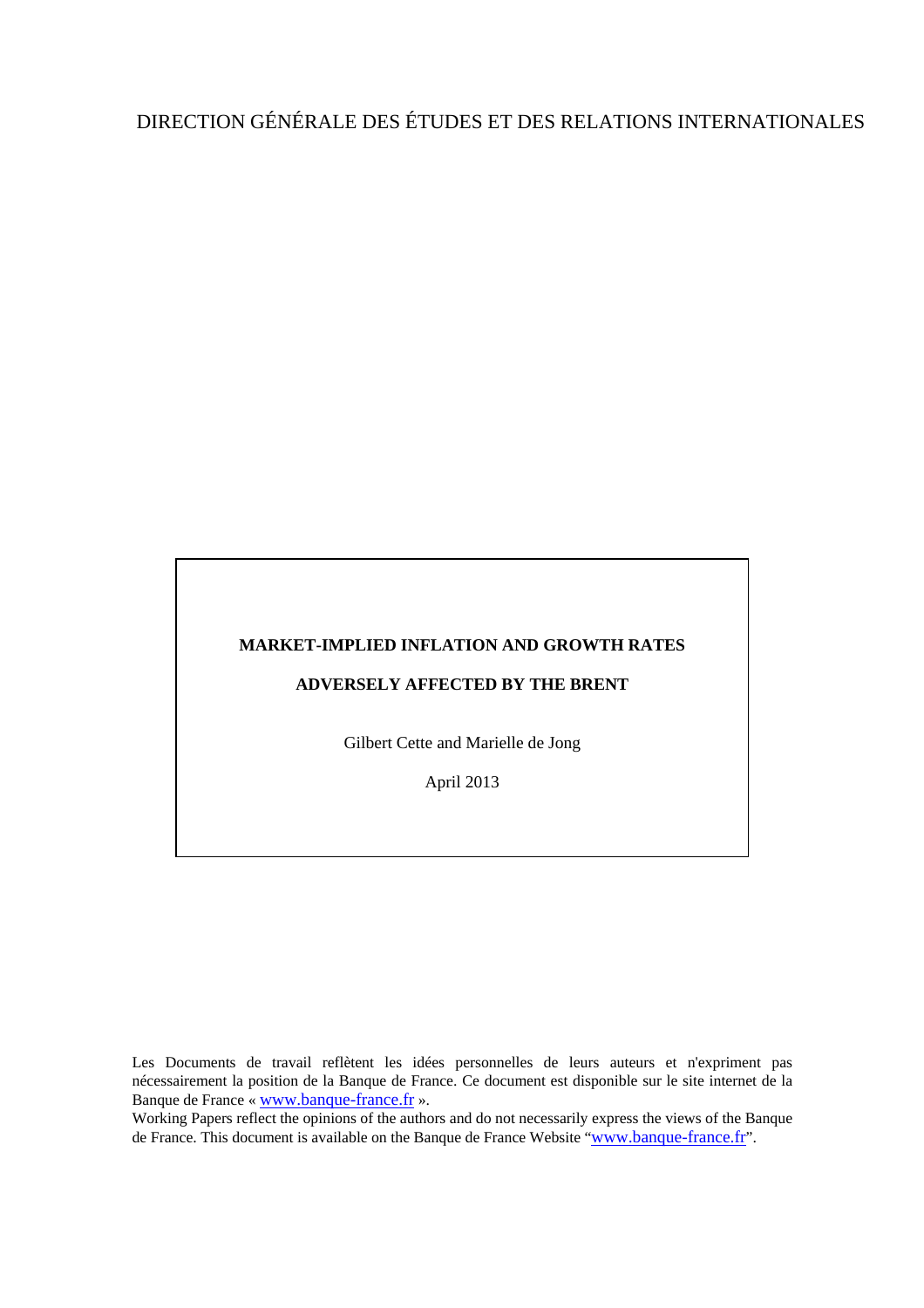# **Market-implied inflation and growth rates adversely affected by the Brent**

*Gilbert Cette<sup>a</sup> and Marielle de Jong<sup>b</sup>*

a<br>A Banque de France and University of Aix-Marseille (GRECAM); email address: **gilbert.cette@banque-france.fr**<br>b Amundi Asset Management, Paris; email address: marielle.dejong@amundi.com. Corresponding author.

The views expressed in this paper are those of the authors and do not necessarily reflect those of the Banque de France or Amundi.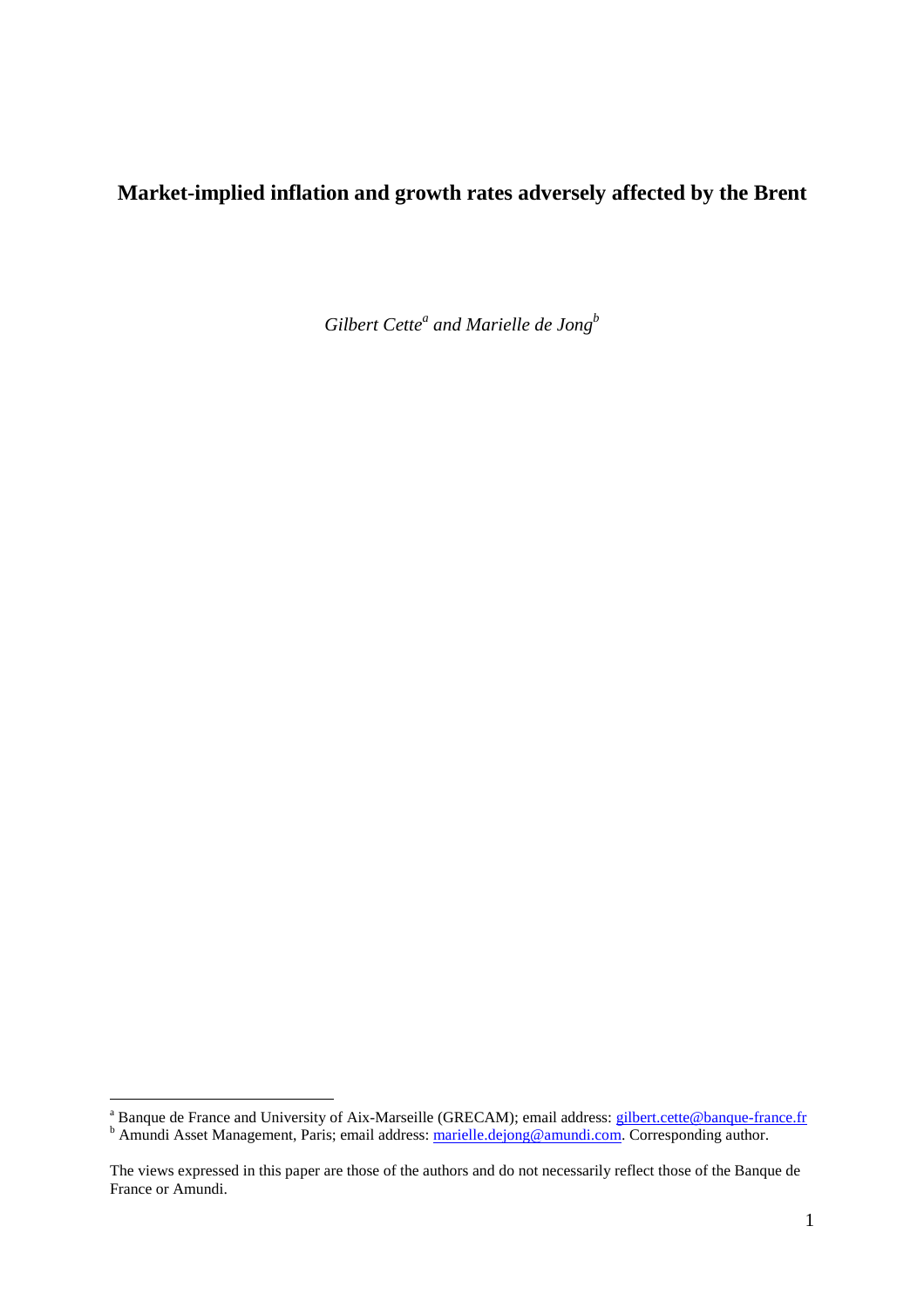# **Résumé**

Les anticipations de taux réels et d'inflation extraites du prix des obligations nominales et indexées sont impactées de façon contradictoire par deux effets : les distorsions de prix induites par des évènements de marchés et les variations du prix du pétrole. Hors ces effets, leur corrélation parait stable et positive. Une analyse réalisée sur les données de marchés obligataires les plus importants apporte des éclairages originaux sur la relation beaucoup discutée entre anticipations d'inflation et de croissance.

**Mots clés :** Obligations indexées sur l'inflation, point mort sur l'inflation, hypothèse de Fisher, Brent

**Codes classification JEL :** E43, G15

# **Abstract**

The inflation and the real yield component deduced from inflation-linked and nominal bond prices are adversely affected by two market effects: price distortions due to certain marketrelated events and oil price movements. Their underlying time-correlation without those effects is stable and positive. Market data analysis carried out on the world's major bond markets gives valuable new insight into the long-debated relationship between inflation and growth prospects.

**Key words:** inflation-linked bonds, breakeven inflation, Fisher hypothesis, Brent **JEL classification:** E43, G15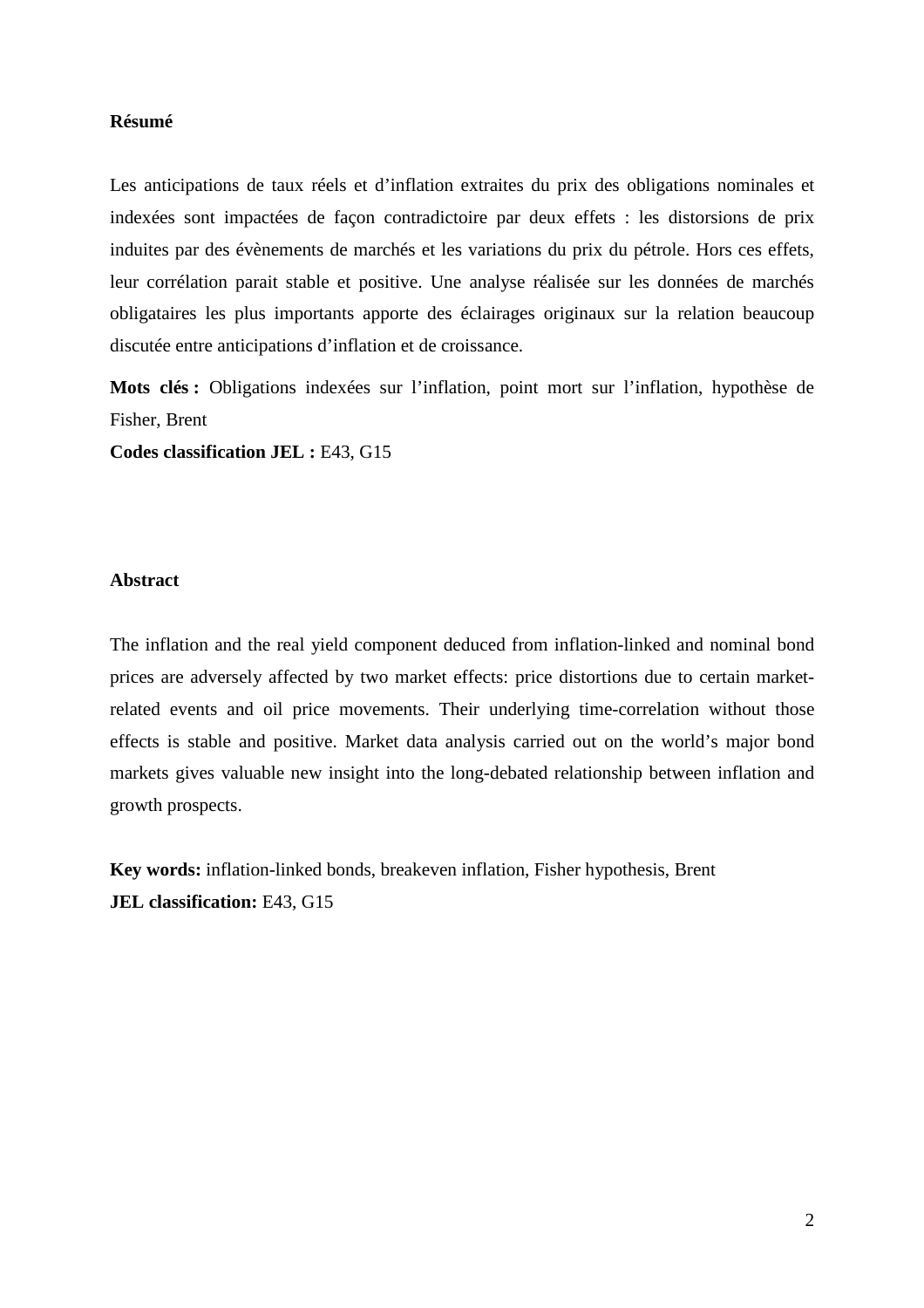# **1. Introduction**

When inflation-linked bonds were introduced on the world bond markets one to two decades ago, there was positive belief that their pricing would reveal the inflation and growth expectations of the market participants. In a short version of Fisher's (1930) interest rate theory, the yield of these bonds, the real yield, reflects the economic growth forecast, while the yield differential (nominal minus real) called the breakeven inflation rate, reflects the inflation forecast. It has proven difficult though to make such assertions on the market data that has become available since.

Furthermore, it has proven difficult to learn from the bond data how inflation and economic growth mutually interact. In our previous articles (Cette and de Jong, 2008, 2013) we had made an attempt, making apparent that the time-correlation between real-bond yield (RBY) and breakeven inflation (BEIR) variations is continuously distorted within countries by market-related events. Observations made within local markets, which is the standard in the literature on inflation-linked bonds, may therefore be misleading. By taking an international approach we had been able to separate out the correlation due to country market distortions to a certain extent, so as to obtain a view on the more fundamentally-driven correlation. It showed that the correlation measured on a global aggregate scale is positive between RBY and BEIR, except during the heat of the financial crisis in 2008/2009.

What does this say about the interaction between inflation and growth prospects? We show in this article that the oil price plays an important role. There is an apparent adverse relation between breakeven inflation and real yield movements, the former being driven up by an oil price rise while the latter is pushed down. When eliminating the effect of oil from the bond prices, the net global correlation between BEIR and RBY rises. In the crisis sub-period in 2008/2009, the oil price was particularly turbulent provoking large adverse movements

Again, taking an international study approach is essential in making the observations. The influence of oil is easier to detect in global aggregate bond yield variations where the countryspecific effects are diversified away and oil, a common denominator for all economies, remains. The new test results contribute to the longstanding debate on the relation between inflation and economic growth prospects.

Section 2 presents the database. Section 3 gives the correlation structure between RBY and BEIR variation and Section 4 presents the role of the oil price within this. Section 5 concludes.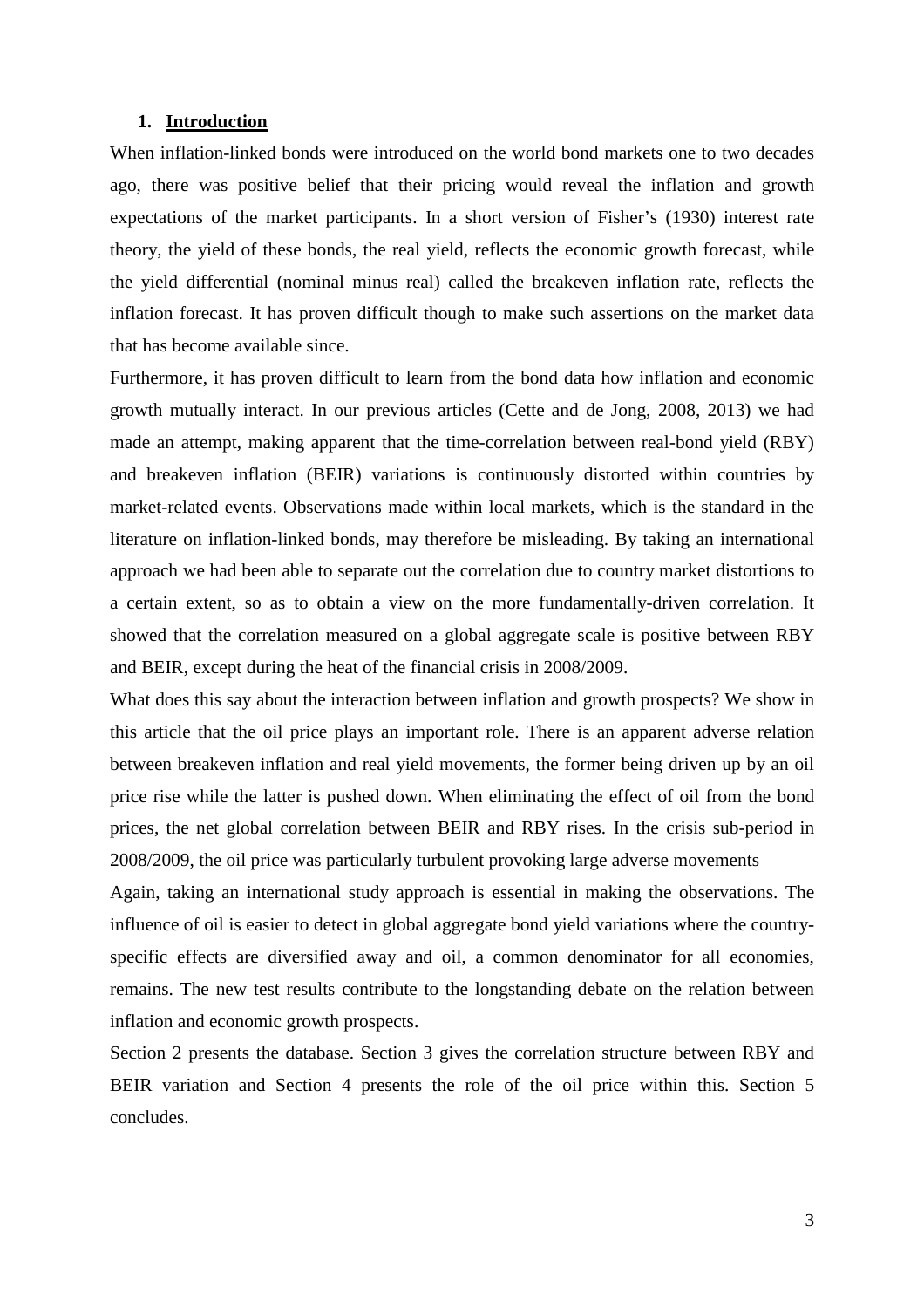# **2. Data**

The bond market data has been retrieved from Barclays Capital. The markets, member of the World Government Inflation-Linked Bond Index (WGILB), which have been issuing inflation-linked bonds since at least a decade, have been retained.<sup>1</sup> They constitute, in June 2012, of nineteen Inflation-Linked Gilts issued in the United Kingdom, thirty-three Treasury Inflation-Protected Securities (TIPS) in the United States, twenty-six *Obligations Assimilables du Trésor indexées sur l'inflation* (OATi) in the Euro Area, five Treasury Indexed Bonds in Australia, six Index-Linked Treasury Bonds in Sweden and six Real Return Bonds in Canada.

For calculating the breakeven inflation rates, the Barclays Breakeven Comparator indices have been used, which are nominal bond indices purposely designed to match the characteristics of the WGILB members. This is to avoid that the breakeven rates which are simply calculated as the nominal minus the real yield, are being distorted by rotations in the yield curves. For each market and each bond type, aggregate yields are calculated by Barclays over all the maturities in the index. We refer to James (2010) for more details on Barclays' calculus.

The crude oil Brent FOB US dollar price series, available via Datastream, is used as the oil price.

The observation period runs over ten years from July 2002 to June 2012, tests being done on monthly data, which corresponds to 120 observations. In order to define the *crisis* months, we have measured market turbulence by means of the standard deviation of the weekly variation in the breakeven rates over four weeks over all countries in the dataset. If this measure exceeds twice its historical average, the market is deemed in crisis. Through this method, the eight months from October 2008 to May 2009 have been labelled as such.

# **3. Fisher's hypothesis revisited**

 $\overline{a}$ 

In his seminal book *Theory of Interest*, Fisher (1930) hypothesized that the two components of the nominal interest rate, the real rate and the inflation expectation, should be unrelated to one another, this since they are driven by independent economic factors. In Cette and de Jong (2008, 2013) we find that the respective bond components, observable since the issuance of inflation-linked bonds, are not univocal on the matter. Correlations between real yield and

<sup>&</sup>lt;sup>1</sup> Japan has not been retained for this reason. This country started issuing inflation-linked bonds in 2004 and has suspended its program in 2008 until further notice. See http://www.mof.go.jp for press releases by the Ministry of Finance.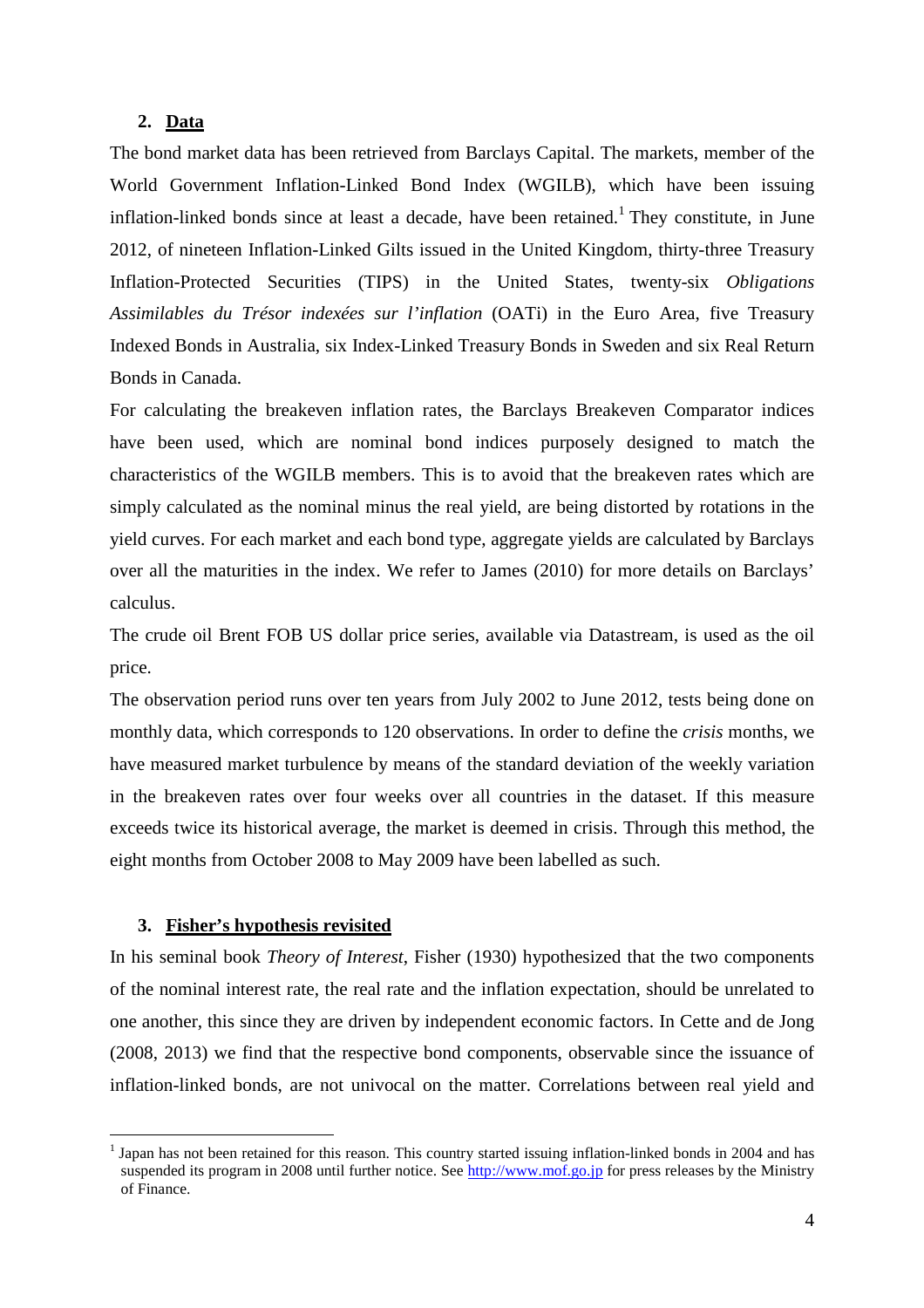breakeven inflation variations measured locally country by country are close to zero, giving indication that Fisher's hypothesis holds. However, their cross-border correlations are systematically positive, which indicates that it doesn't.

The deadlock can be broken by separating local and international price effects. Through a standard regression analysis, we estimate worldwide common bond yield- and countryspecific movements.<sup>2</sup> Ignoring the small cross-correlation terms, the complete correlation matrix between the ∆RBY and ∆BEIR over the various countries, given in Figure 1 (a), is decomposed into a common (b) and an idiosyncratic (c) correlation matrix. This exercise is carried out over the entire observation period from July 2002 to June 2012, in I, and over the period barred the crisis months, in II. The eight crisis months have been defined in the data section.

#### Figure 1

#### **Decomposition of the correlation matrix between** ∆**RBY and** ∆**BEIR**

Period: July 2002 to June 2012 – monthly frequency Data source: Barclays Capital. Calculations made by the authors.

#### **I – Entire ten-year observation period**



\*\*\*, \*\*and \*: significant at, respectively, the 1%, 5% and 10% level - Using an asymptotic *T*-test with *T*=120.



# Schematically

 $\overline{a}$ 

<sup>&</sup>lt;sup>2</sup> Common movements are obtained, both for  $\triangle RBY$  and  $\triangle BEIR$ , by regressing on time-fixed effects. The idiosyncratic components are the residuals of the regressions. Consequently, the common correlation, in matrix (b), is identical for all countries and cross-combinations.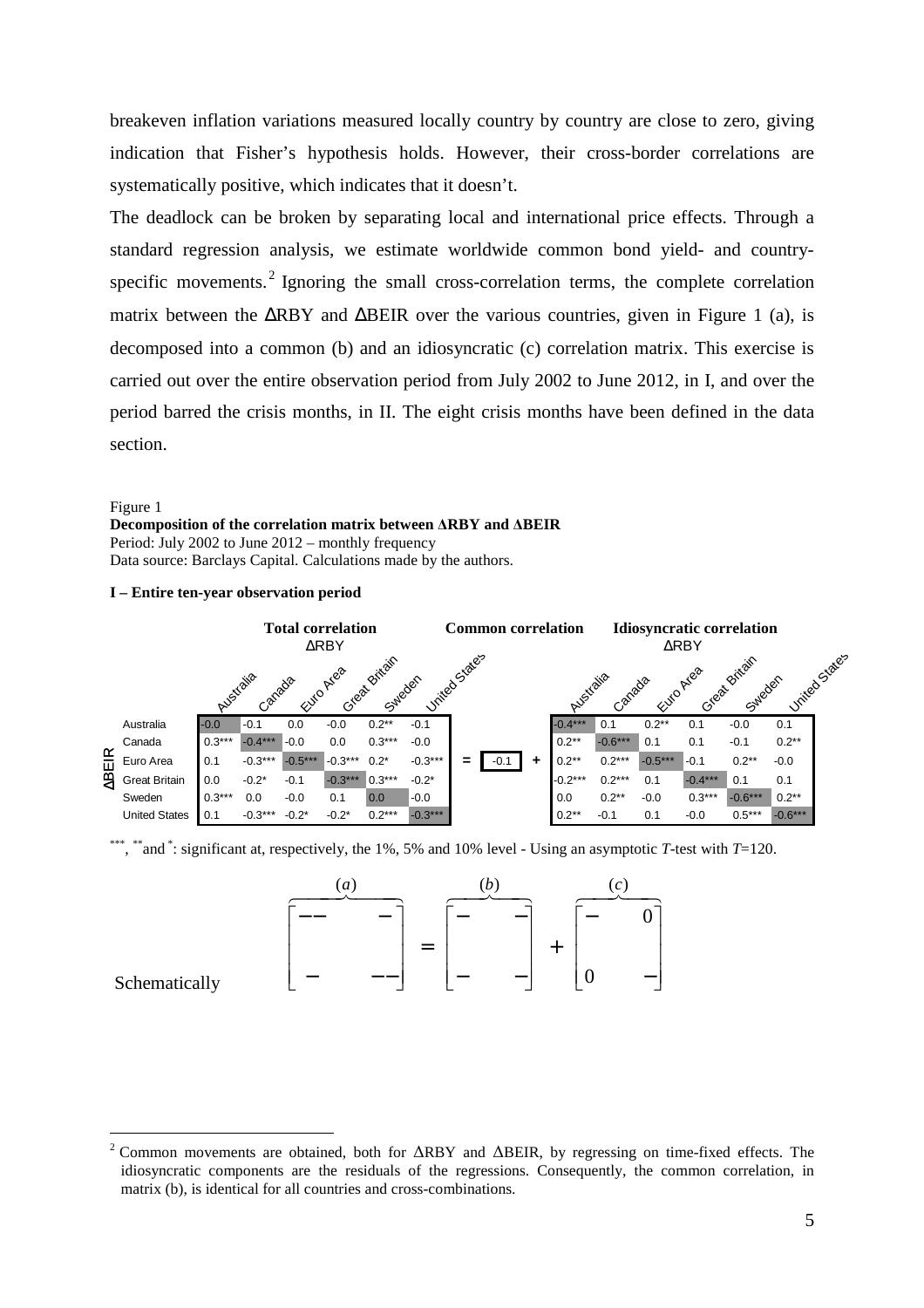

#### **II – Ten-year observation period barred the crisis months from October 2008 to May 2009**

\*\*\* , \*\*and \*: significant at, respectively, the 1%, 5% and 10% level - Using an asymptotic *T*-test with *T*=112.

| $\mathfrak a$ |  |  |  |
|---------------|--|--|--|
|               |  |  |  |
|               |  |  |  |
|               |  |  |  |

#### Schematically

It can be noted that (i) country-specific correlation is systematically negative, and (ii) the correlation between the global RBY and BEIR movements is usually positive, yet negative in the crisis. In our previous articles we explained these stylised facts. The negative idiosyncratic correlation can be directly related to market-related events that distort bond prices. As soon as an inflation-linked bond price is being distorted whilst not the nominal, the (differential) breakeven inflation rate moves in exactly opposite direction as the real yield. Those local market events are recurrent, resulting in systematically negative correlation over time. The global correlation turning negative in the crisis months can be explained by the fact that in this period the market events were concerted over the globe and distorted prices on a global scale.

The market distortions are discussed in the finance literature (see Christensen *et al*, 2004, for a survey). They are recognised to lead to a price premium; less attention is paid to their influence on the correlation structure between bonds. A series of articles mention that liquidity problems on the inflation-linked bond market are the main cause of the price distortions (see for example Sack and Elsasser, 2004, Shen, 2006, D'Amico *et al*, 2010, and Gürkaynak *et al*, 2010). Another series of articles points rather at the behaviour of investors. Hesitance in taking on inflation risk makes prices fluctuate (see for example Hördahl and Tristani, 2007, on Euro Area data, Ejsing *et al*, 2007, or Emmons, 2000, on US data). A few recent articles recognise both causes and estimate the respective price premiums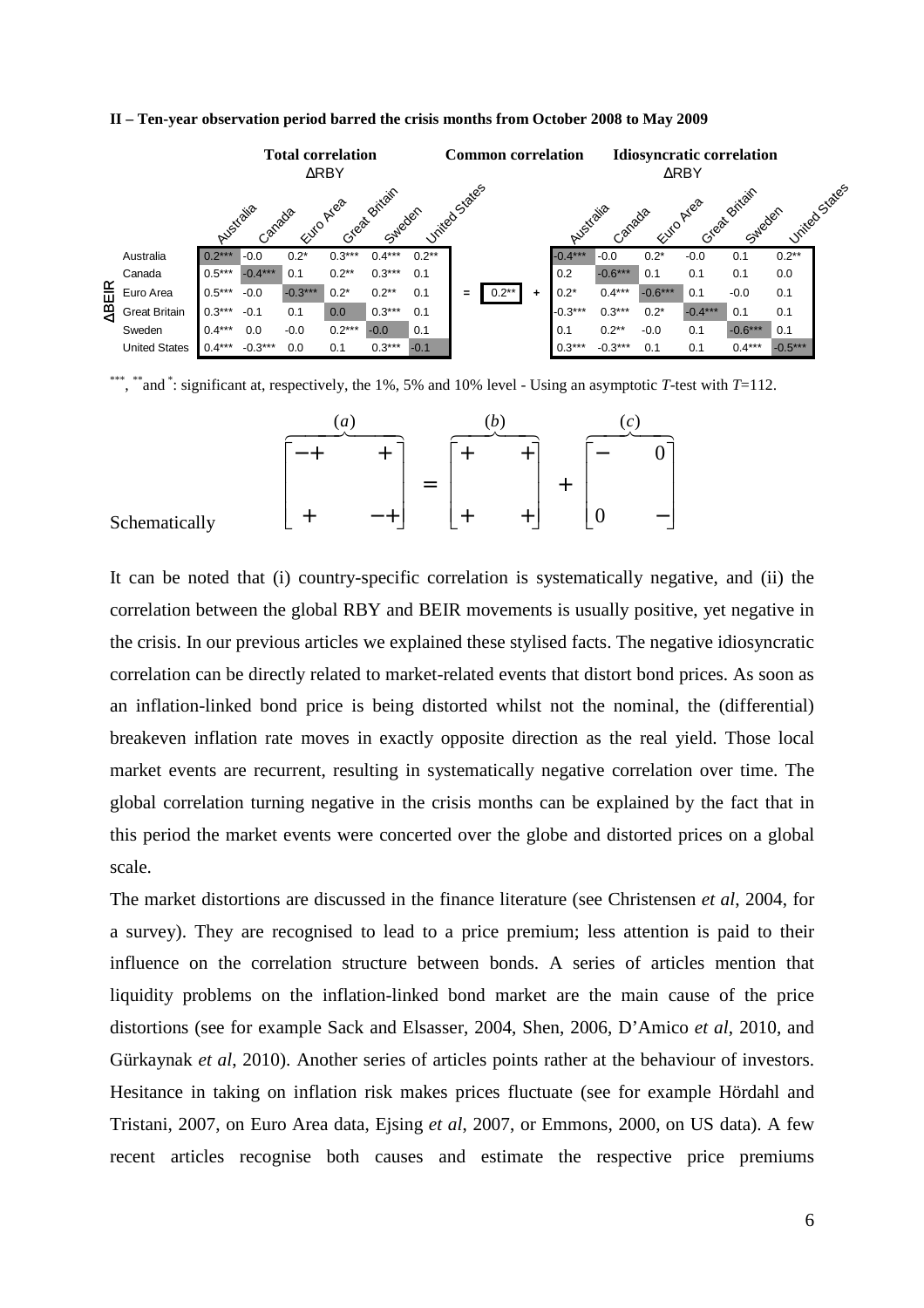simultaneously (see Pflueger and Viceira, 2011, Haubrich *et al*, 2011, and Christensen and Gillan, 2012).

The global market distortion in 2008-2009 is discussed in the literature as well. James (2010) and Campbell *et a*l (2009) report massive flights to liquidity. Hu and Worah (2009) as well as Bekaert and Wang (2010) mention that the bankruptcy of Lehman Brothers has added to the turmoil, for it was the world leader in inflation-secured investment instruments. Pond (2012) actually mentions that in this period the usual price relations were inverted. Figure 2 below makes the situation clear. It shows that in the developed countries, the breakeven inflation level dropped dramatically in late 2008, to renormalize in early 2009, back to pre-crisis levels. The abnormal BEIR levels stem from a simultaneous decrease in the nominal yields and increase in the real yields.

In the same Figure, the oil price is displayed which is remarkably synchronised with the breakeven levels.



Figure 2 **BEIR in the developed world (in %, left scale) and Brent value (in \$ per Barrel, right scale)** 

# **4. Impact of the Brent**

Regarding Figure 2, it seems relevant to take account of the oil price, and decompose the common correlation between RBY and BEIR (matrix *b* in Figure 1) further in a Brent-induced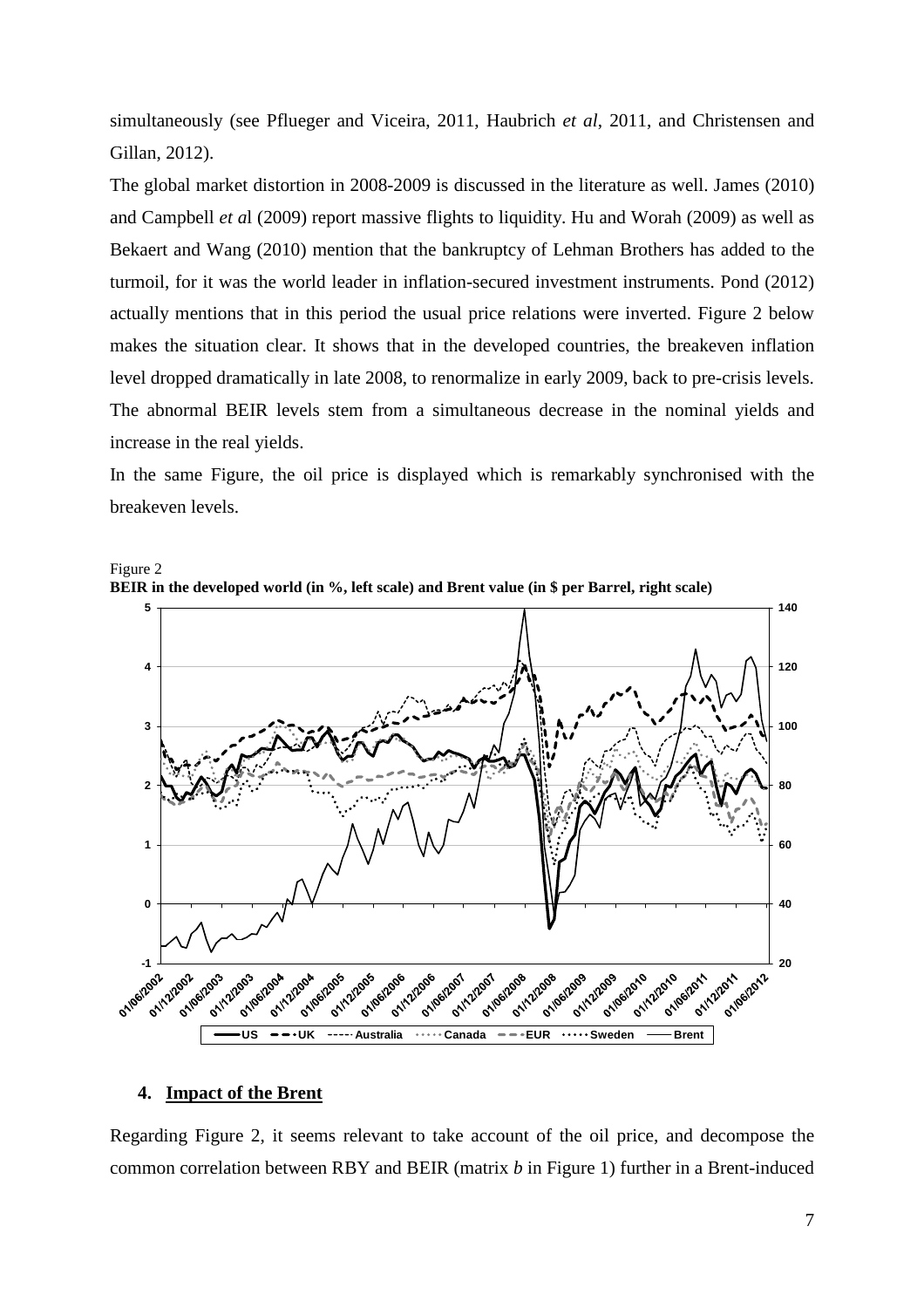component  $(b_1)$  and a residual component  $(b_2)$ . The Brent-induced correlation should be negative. Oil being an important factor of inflation, it should be positively correlated to inflation expectations and thus the ∆BEIR (see for example Chen, 2009, and De Gregorio *et al*, 2007). Meanwhile, the oil price has an opposite impact on the economic activity engendering negative correlation with growth and thus the ∆RBY (see Barsky and Kilian, 2004, and Cuñado and Pérez de Gracia, 2003).

The negative impact of oil on the economy may pass through two channels: a production cost effect (an increase in the production costs decreases the output equilibrium level) and a Mundell-Tobin effect, which is a behavioural effect (in reaction to an oil price rise households increase their savings which lowers the output equilibrium level). Ang *et al* (2008) find (weak) evidence of the Mundell-Tobin effect in American bond data.

To integrate the Brent in our tests, we augment the regression equations that were used in the decomposition discussed in previous section by a term that captures the country-common reaction to the Brent  $(x_t)$ . Thus, we estimate:

(1) 
$$
y_{it} = \underbrace{\beta_{y} \cdot x_{t} + \gamma_{yt} \cdot I_{t}}_{common component} + \varepsilon_{yit}
$$

where  $y_{it}$  are the bond yield variations ( $\triangle RBY$  and  $\triangle BEIR$ ) in country *i* over month *t*,  $x_t$  is a function of the Brent price variation,  $\beta_y$  measures the sensitivities of the two yield variations to the Brent, I<sub>t</sub> are time dummies,  $\gamma_{yt}$  measures the non-Brent common variation and  $\varepsilon_{yit}$  are the residuals, which are assumed to be identically and independently distributed, and represent the idiosyncratic variation component of *y<sup>i</sup>* .

For both ∆RBY and ∆BEIR the model is estimated through Ordinary Least Squares on the whole period in two steps. First the common- and idiosyncratic variation is split, and then the common component is split further into a Brent and non-Brent sub-component. Best results are obtained with a non-linear impact of the oil price. To capture nonlinearity, we mount the oil price (*P*) log-returns to the power three, i.e.  $x_t = \ln (P_t/P_{t-1})^3$ . We have deliberately kept the specification and estimation of the model simple.

The second-step estimation results are given in Table 3. The sensitivities to the oil price have the intuitive signs as commented above. Interestingly, the total effect of the oil price on the nominal yield, which is by construction the sum,  $\beta_{\Delta NBY} = \beta_{\Delta RBY} + \beta_{\Delta BEIR}$ , is nonsignificantly different from zero. It is perhaps for this reason that there is little discussion in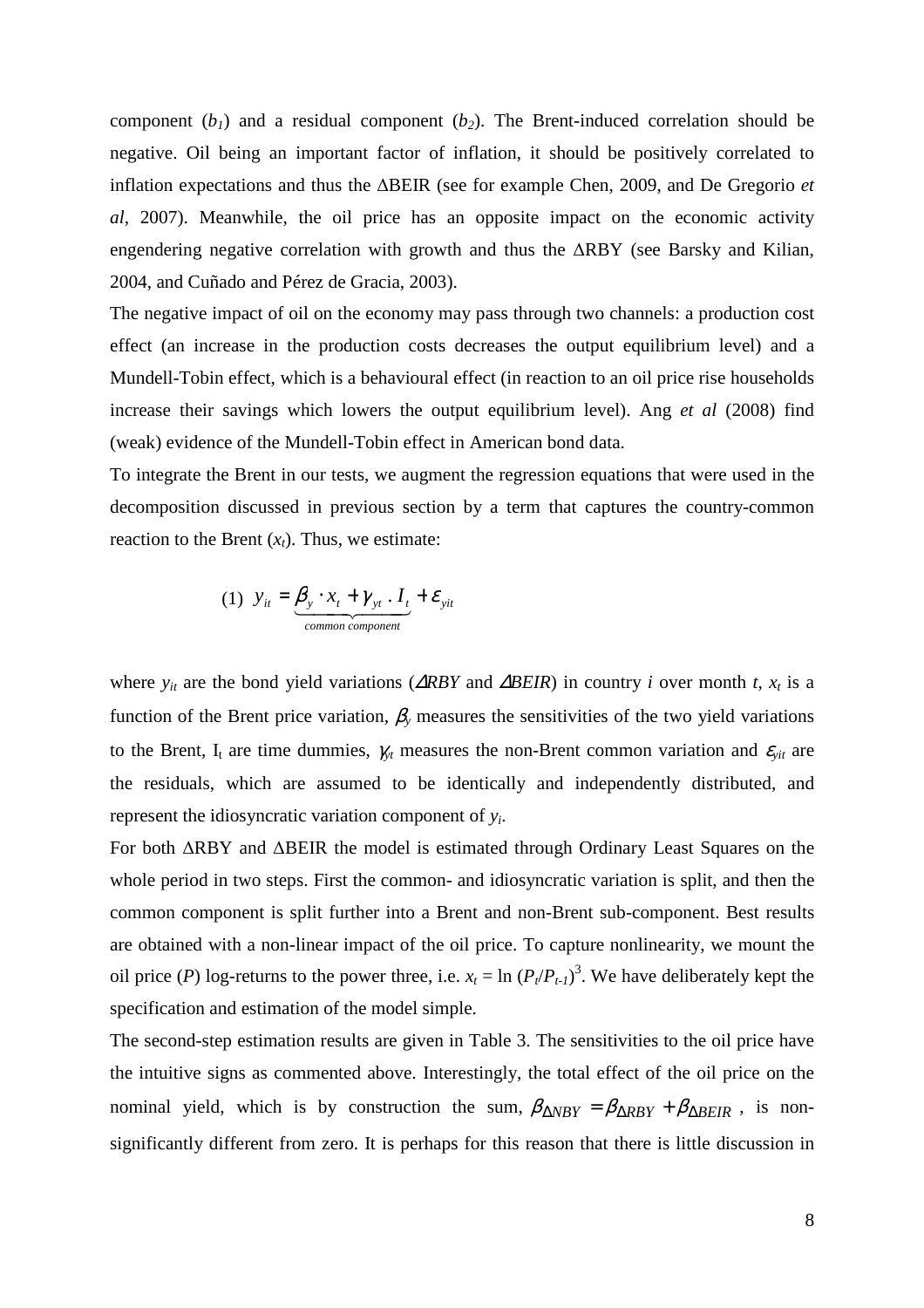the literature on the effect of oil on bonds. The introduction of inflation-linked bonds on the capital markets has made this observable.

| Table 3                   |                   |                                                                     |
|---------------------------|-------------------|---------------------------------------------------------------------|
| <b>Estimation results</b> |                   |                                                                     |
|                           |                   | The common component of $y$ is regressed on the Brent price changes |
| Explanations in the text  |                   |                                                                     |
|                           | $v = \Delta BEIR$ | $v = \Delta RBY$                                                    |
|                           | 8.07              | $-495$                                                              |

| $\beta_{\scriptscriptstyle\rm y}$ | 8.07 | $-4.95$ |
|-----------------------------------|------|---------|
| <b>T-statistic</b>                | 6.95 | $-3.90$ |
| $\mathbf{R}^2$                    | 0.11 | 0.04    |
| N obs.                            | 120  | $120 -$ |

The regression results are inserted into the correlation decomposition given in Figure 1. The split of the common correlation matrix (*b*) is displayed in Figure 4. It can be seen that the Brent-induced correlation  $(b<sub>1</sub>)$  is negative and the ex-Brent correlation  $(b<sub>2</sub>)$  positive.

# Figure 4 **Schematic decomposition of the correlation matrix between** ∆*RBY* **and** ∆*BEIR*

#### **I – Entire ten-year observation period**

|  | $-0.1$                                                           |  |  |  |
|--|------------------------------------------------------------------|--|--|--|
|  | $\overline{[0.1]}$<br>$\begin{bmatrix} 0.2 \end{bmatrix}$<br>$+$ |  |  |  |

**II – Ten-year observation period barred the crisis months from October 2008 to May 2009** 

|  |  | 0.2                                              |  |  |  |
|--|--|--------------------------------------------------|--|--|--|
|  |  | $\left[\overline{0.3}\right]$<br>$[-0.1]$<br>$+$ |  |  |  |

We find the three components constituting the correlation between RBY and BEIR to have stable signs, yet the total correlation (the sum) to be unstable over time. The net sum depends on the share of each component, which is time-varying.

# **V. Conclusion**

We have shown that the breakeven inflation and real yields deduced from the developed bond markets are adversely affected by two factors: price distortions due to market-related events and oil price movements. Without the influence of those, their correlation is positive. This finding contributes, we reckon, to a better understanding of the long-debated complex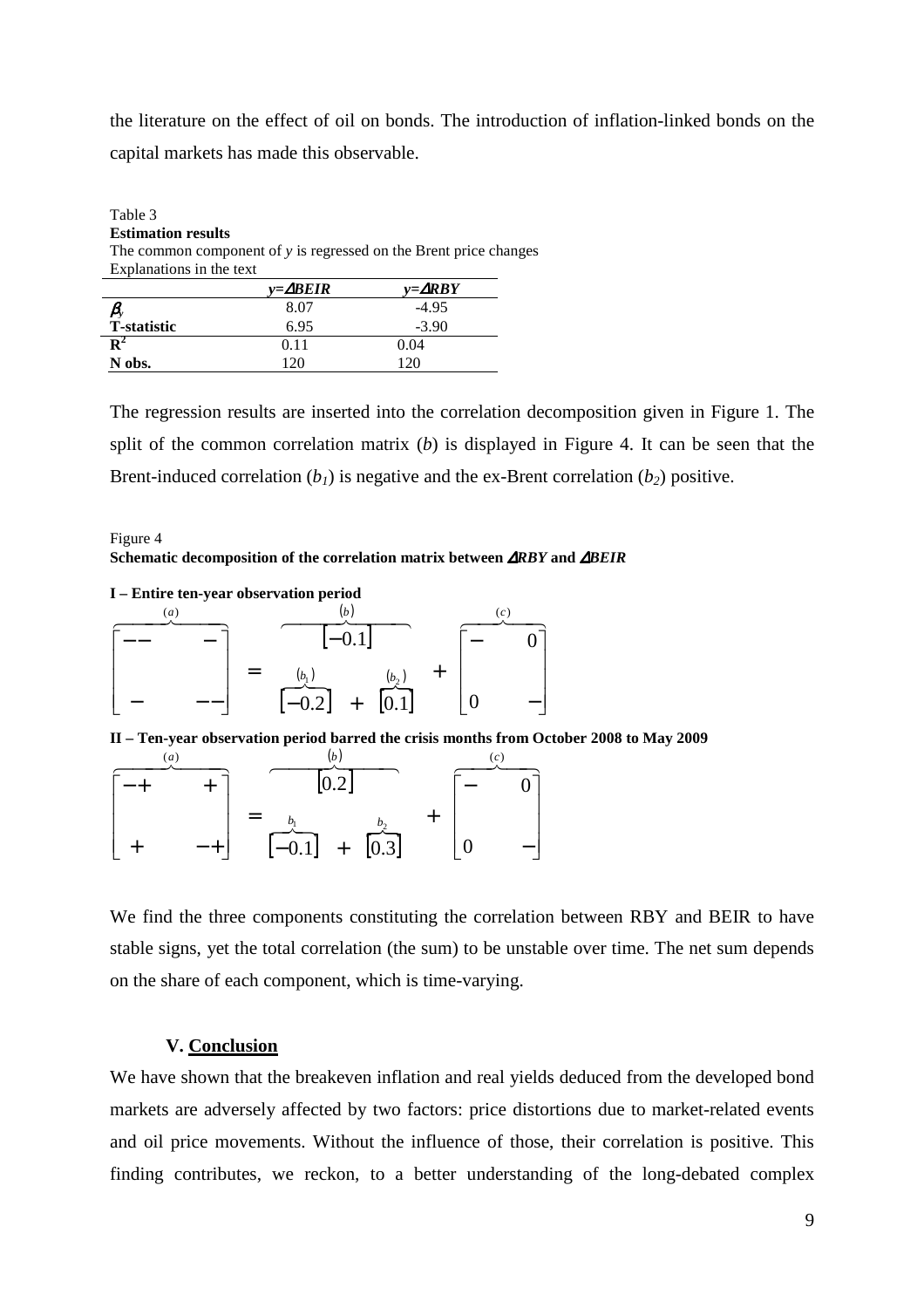interrelationship between inflation and economic growth prospects. The effect of oil on bond prices has become measurable thanks to the emergence of inflation-linked securities on the markets. The results fit in with macroeconomic theory. An oil price rise drives up inflation and slows down economic growth.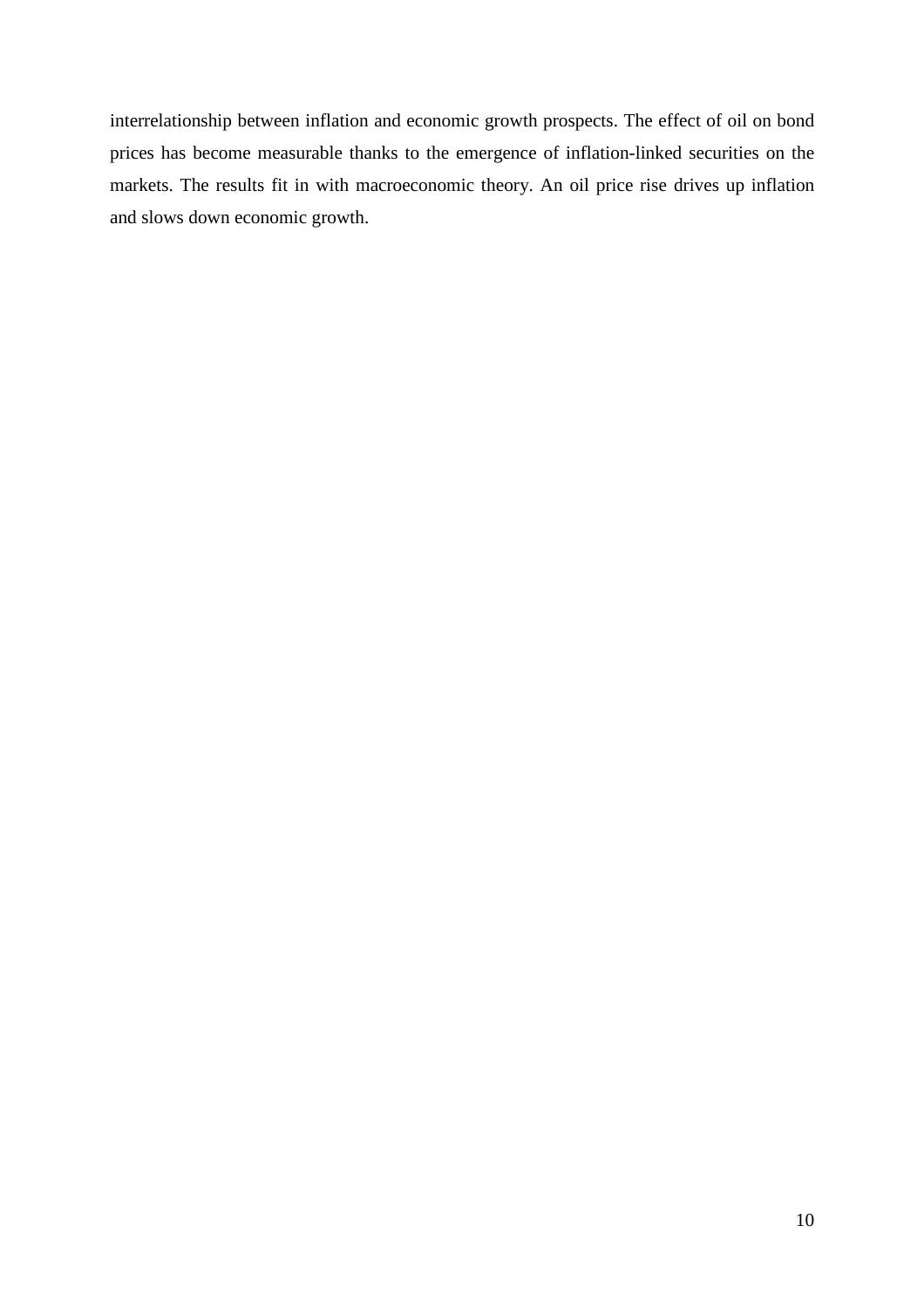# **References**

Ang, A., Bekaert, G., and Wei, M. (2008) The term structure of real rates and interest inflation. *Journal of Finance* 63(2): 797-849.

Barsky, R. and Killian, L. (2004) Oil and the macro economy since the 1970s. NBER Working Paper Series no. 10855.

Bekaert G. and Wang, X. (2010) Inflation risk and the inflation risk premium. *Economic Policy*: 755-806.

Campbell, J., Shiller, R. and Viceira, L. (2009) Understanding inflation-indexed bond markets. NBER Working Paper Series no. 15014.

Cette, G. and de Jong, M. (2008) "The rocky ride of breakeven inflation rates. *Economics Bulletin* 5(30): 1-8.

\_\_\_\_\_\_\_\_\_\_\_\_\_\_\_\_\_\_\_ (forthcoming) Breakeven inflation rates and their puzzling correlation relationships. *Applied Economics* 45(18): 2579-2585.

Chen, S. (2009) Oil price pass-through into inflation. *Energy Economics* 31: 126-133.

Christensen, I., Dion, F. and Reid, C. (2004) Real return bonds, inflation expectations and the breakeven inflation rate. Bank of Canada Working Paper no. 2004-43.

Christensen, J. and Gillan, J. (2012) Could the U.S. Treasury benefit from issuing more TIPS? Federal Reserve Bank of San Francisco Working Paper no. 2011-16.

Cuñado, J. and Pérez de Gracia, F. (2003) Do oil price shocks matter? Evidence for some European countries. *Energy Economics* 25: 137-154.

D'Amico, S., Kim, D. and Wei, M. (2010) Tips from TIPS: the informational content of Treasury Inflation-Protected Security prices. Federal Reserve Bank's finance and economics discussion series no. 2010-19.

De Gregorio, J., Landerretche, O. and Neilson, C. (2007) Another pass-through bites the dust? Central Bank of Chile Working Paper no. 417.

Ejsing, J., Garcia, J. and Werner, T. (2007) The term structure of Euro area breakeven inflation rates. European Central Bank's Working Paper Series no. 830.

Emmons, W. (2000) The information content of treasury inflation-indexed securities. Federal Reserve Bank of St Louis Review, November/December.

Fisher, I. (1930) *The Theory of Interest*. New York: Macmillan CO.

Gürkaynak, R., Sack, B. and Wright, J. (2010) The TIPS yield curve and inflation compensation. *American Economic Journal, Macroeconomics* 2(1): 70-92.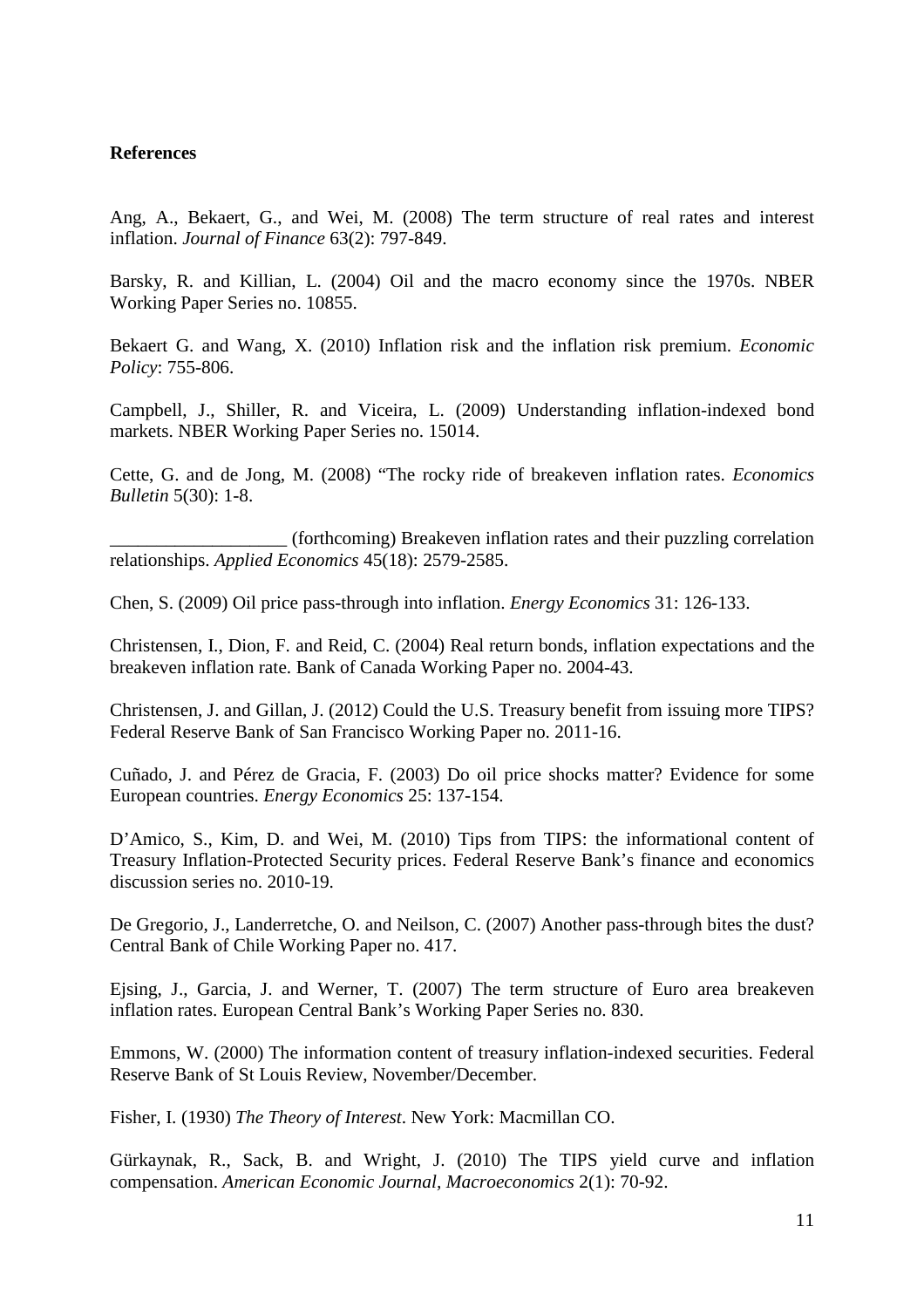Haubrich, J., Pennacchi, G. and Ritchken, P. (2011) Inflation, real rates, expectations and risk premia: evidence from inflation swaps. Federal Reserve Bank of Cleveland Working Paper no. 1107.

Hördahl, P., and Tristani, O. (2007) Inflation risk premia in the term structure of interest rates. BIS Working Paper no. 228.

Hu, G. and Worah, M. (2009) Why tips real yields moved significantly higher after the Lehman bankruptcy. PIMCO, Newport Beach.

James, A. (2010) Global inflation-linked products – a user's guide", Introduction, in Barclays Capital Research, March, 1-2.

Pflueger, C. and Viceira, L. (2011) An empirical decomposition of risk and liquidity in nominal and inflation-indexed government bonds. NBER Working Paper Series no. 16892.

Pond, M. (2012) Beta calculations, drivers and uses. Barclays Capital Research document.

Sack, B. and Elsasser, R. (2004) Treasury inflation-indexed debt: a review of the US experience. Federal Reserve Bank of New York, Economic Policy Review, May, 47-63.

Shen, P. (2006) Liquidity risk premia and breakeven inflation rates. Federal Reserve Bank of Kansas City, Economic Review, Second Quarter, 29-53.